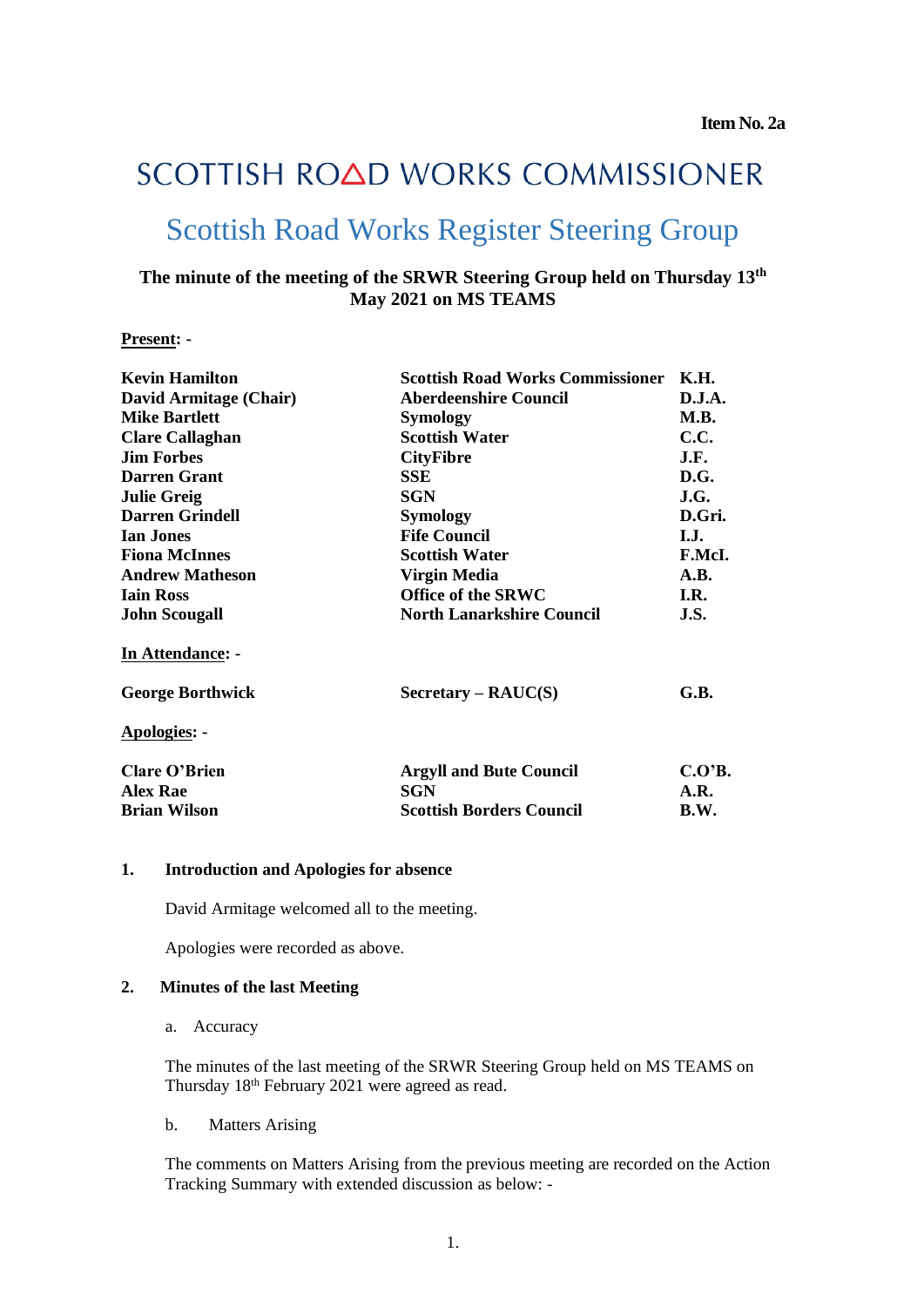20th August 2020

10a - A.O.C.B. - Inspections - Compatibility with the New Inspections Code-

The meeting was held, and the C.R. revised accordingly. Item can be Closed

19th November 2020

9a - SRWR System - SRWR Training

J.G. indicated that she was not available to lead a Group. Various suggestions were made including the use of the K Hub and chat pages. There was a concern that operating a Chat facility on the Register would have GDPR implications. I.R. suggested the use of Slack Chat. I.R. will look at a framework and submit a report to the next meeting. **Action – I.R.**

#### **3. Management and Operation of the SRWR**

a. Quarterly Management Report

The previously circulated Bulletin was taken as read with the following comments: -

• Fees and Amounts

The Fees and Amounts invoices were issued for 1<sup>st</sup> April and 48 out of the 85 Organisations have paid. All should remember that the invoices must be paid by 1 st June 2021.

• Support Desk

Symology have introduced a new telephone number for the SRWR Support Desk which is 0808 196 8341 (email to [srwr@symology.co.uk\)](mailto:srwr@symology.co.uk).

All problems should be passed to the support Desk initially but if the response does not appear to deal with the enquiry it can be escalated to I.R. All should remember that the response from I.R. may be no different from that received from Symology.

• Webinars

Several webinars on various topics about the SRWR have been made available to the Community. The events to date have been well received. Suggestions for future webinar topics to be covered should be passed to Symology. Details of future events will be advertised on the [SRWR Aurora Portal news page.](https://aurora-portal.symology.net/news)

• Sample Inspection Targets

The Sample Inspection targets on the Register are incorrect. R.As need to discuss the targets with the individual S.Us and agree the sample for the new year taking into account potential changes in the level of works the S.U. anticipates for the year.

The R.A. must then post the agreed Target on the Register.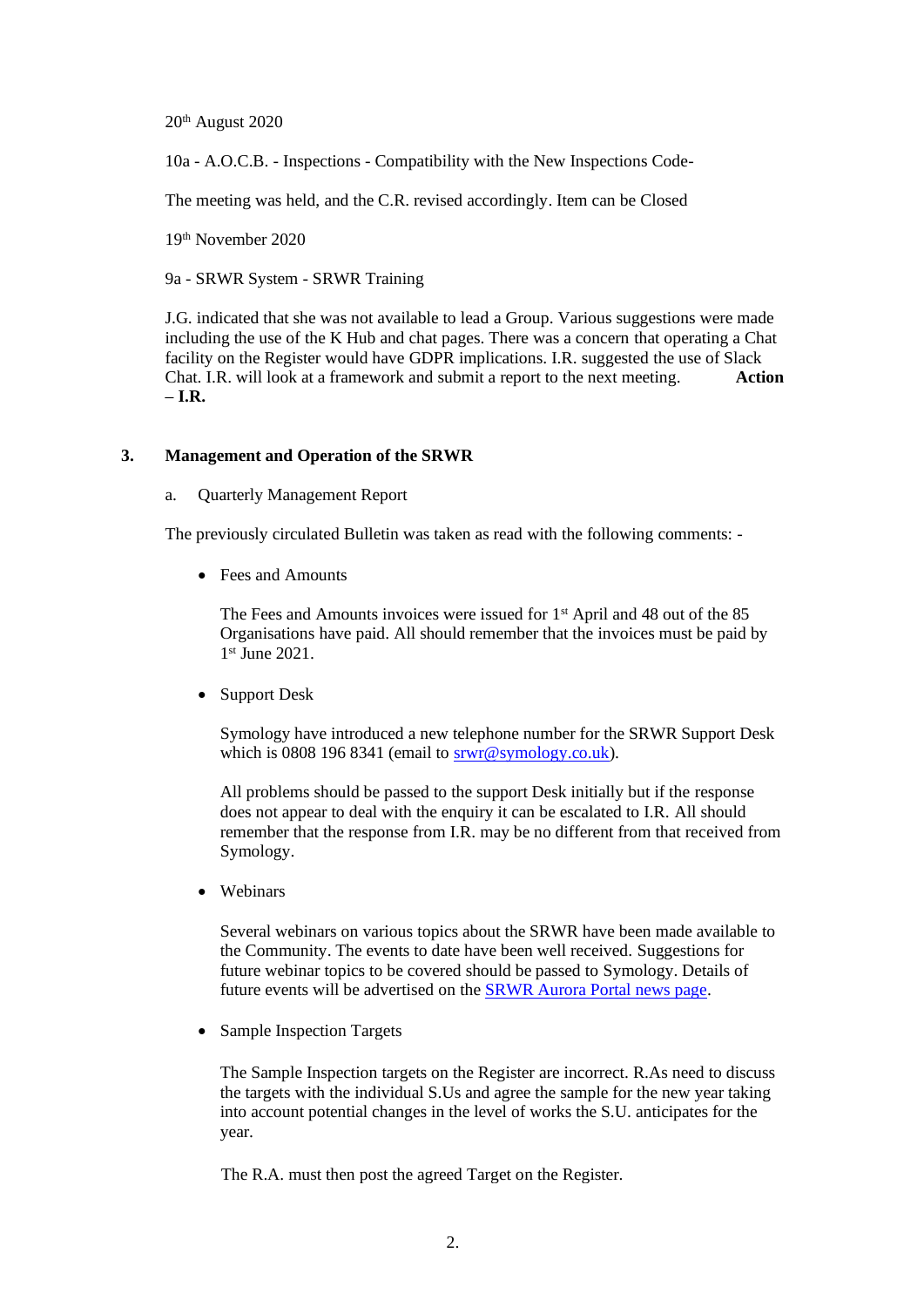• VAULT

Vault is now being updated on a two-monthly cycle. The two monthly update has always been available but it is now a requirement to do so.

• Interfacing Third Party Systems with the Register

Tools are available to allow the SRWR to interface directly with works management systems. Any Organisation interested in interfacing should contact Iain Ross (via [enquiries@roadworks.scot\)](mailto:enquiries@roadworks.scot) and he will provide information on what is available.

• SRWR Service Report

The Group noted that the version of the Report which was previously circulated was for the period to March but had been updated to April which was the version which I.R. was commenting on at the meeting. I.R. summarised the Reports and indicated that any subsequent queries could be passed to him. A summary of the comments are as follows: -

- o No major outages had been recorded.
- o The number of outstanding calls to the Support Desk were satisfactory.
- o Development of projects are progressing.
- $\circ$  Terms of Use in future the box must be ticked to indicate acceptance. This is likely to be a one-off requirement which will only be repeated when the Terms are revised. This change is likely to be introduced in November.
- o The Issues being Dealt With Investigation / Discussion logging is being addressed.
- o The use of the New User Training is increasing mostly on the Introductory Unit.

The Secretary was asked to revise the Agenda to indicate the Item will be dealt with by M.B. / D.Gri. at future meetings. **Action - Secretary**

b. Quarterly Operational Report

The previously circulated Report was taken as read with the following discussion: -

- There had been no significant disruptions since the last meeting. In response to a minor mapping issue relating to map exports M.B. reported some corrective action was performed. As a result of the remedial actions made, there had been some ongoing problems which affected access to some of the layers but this had been rectified.
- SRWR Software and Roadworks Website Since the last Steering Group there has been a series of upgrade releases to the SRWR. These are generally on a 2 weekly basis and normally applied Live on a Thursday evening around 19:00. Each release goes into Sandbox beforehand, usually on the preceding Tuesday. Details of each release are documented on the News page within the Community Portal on https://aurora-portal.symology.net/category/release-notices/ The following features have been provided in recent releases:

• The default number of rows shown in the Export to CSV window has been increased from 100 to 1000.

• The phase description has been added to the list of fields on the Notice Info card. This means that the previous phase description is shown when selecting a notice issued in that phase.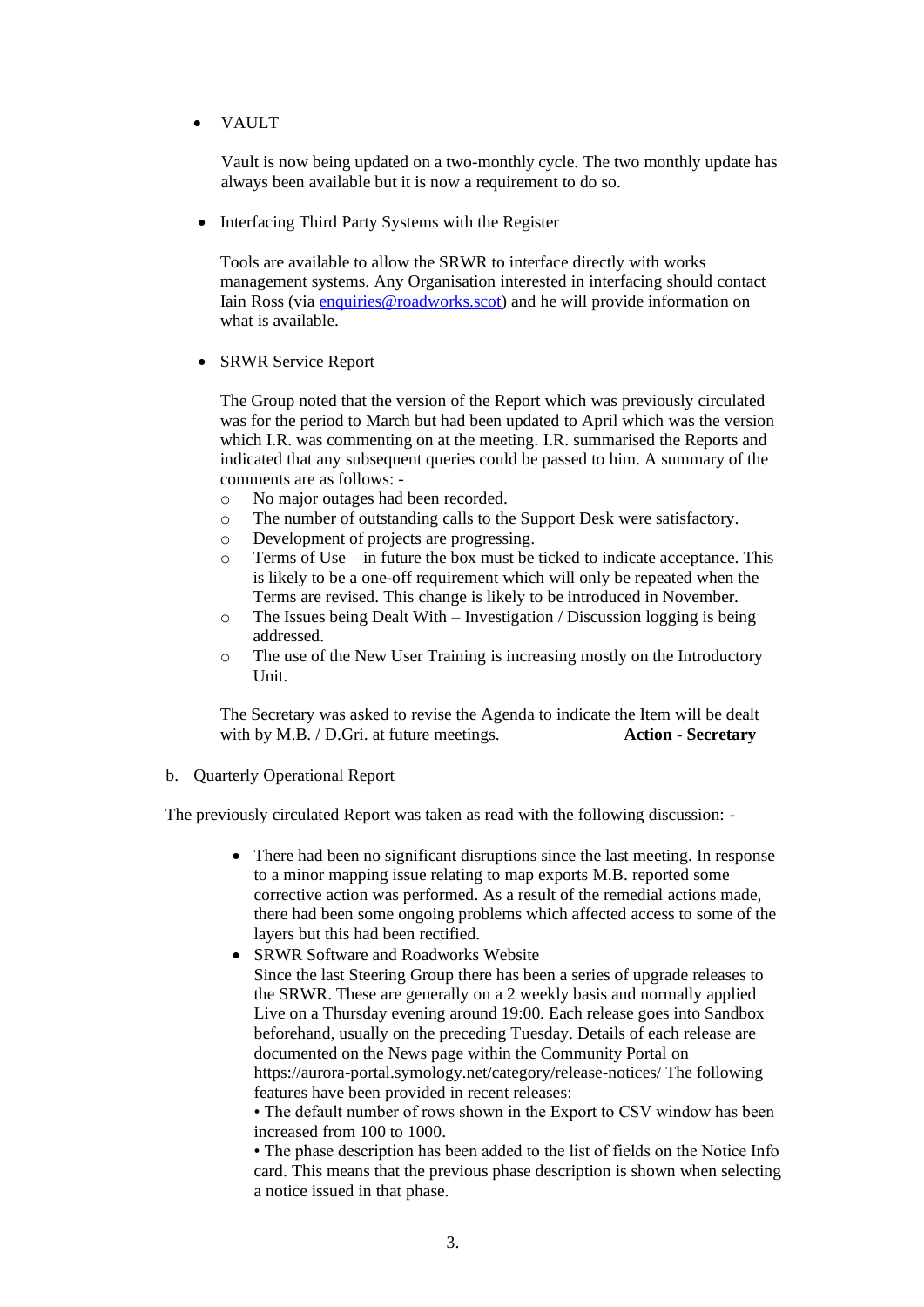• The facility that shows a default function by the Function menu button has been removed. This will stop users accidentally selecting the default function when it is not always appropriate e.g. accidentally sending a Works Closed Notice, instead of a Works Clear Notice.

- Support for SDTF 4 Gazetteer Imports.
- SRWR Mobile Apps

In September 2021 some changes in Azure regarding certification will mean that the mobile apps will only run on devices using Android 7.1.1 (nougat) and above. To facilitate this change prior to September Symology plan to update their Google Play Store entry to prevent download on devices prior to 7.1.1. Therefore, from September any device prior to 7.1.1 running the SRWR Mobile Apps will fail to connect to the back-end SRWR servers.

Although Scottish Water and SGN will not be affected the change may affect some Organisations. The information will therefore be included on the Community Portals and on Webinars and on the SRWC News Letters. **Action – M.B. / I.R.**

- Gazetteer Submissions
- A good number are submitting their data on SDFT 4 but Symology will continue to support SDTF 2 for submissions in June.
- SRWR E-Learning

The uptake of the e-learning courses continues to increase especially around the Introduction to Aurora (Standard Course).

**SRWR Webinars** 

Symology has continued running a series of webinars to cover tips and tricks, best practice on use of the register and a summary of recent changes and enhancements. Five Webinars have been held so far and the feedback from the Community has been positive.

https://aurora-portal.symology.net/category/srwr-news/training/

Webinar 6 will take place on 26/05/2021 and will provide a tour of the Mobile Apps and a summary of recent changes and updates.

The Webinars will be filed in an archive and will be available for users going forward.

**SAT** Meeting

The most recent SAT meeting was held on the 25<sup>th</sup> March 2021 where an outline was provided of the enhancements currently proposed for the Version 2 of the SRWR which is planned for release later this year. Key highlights include: -

- Additional mapping zoom levels down to 1:125 level.
- New search parameters to restrict search results to a user map plot.
- Feature to visually highlight on the map tagged items in a grid.
- Plot a site on the map using the entered length/width.
- Scheduled overnight grid exports.
- Add contact addresses using postcode lookup.
- Field level auditing of all updates attributed to user/date/time.
- Grid filters support for the OR operator.
- Doughnut widgets to replace bar chart widgets.

The next SAT meeting is planned for 18th May 2021 where further details of the v2 features, rollout and testing plans will be discussed.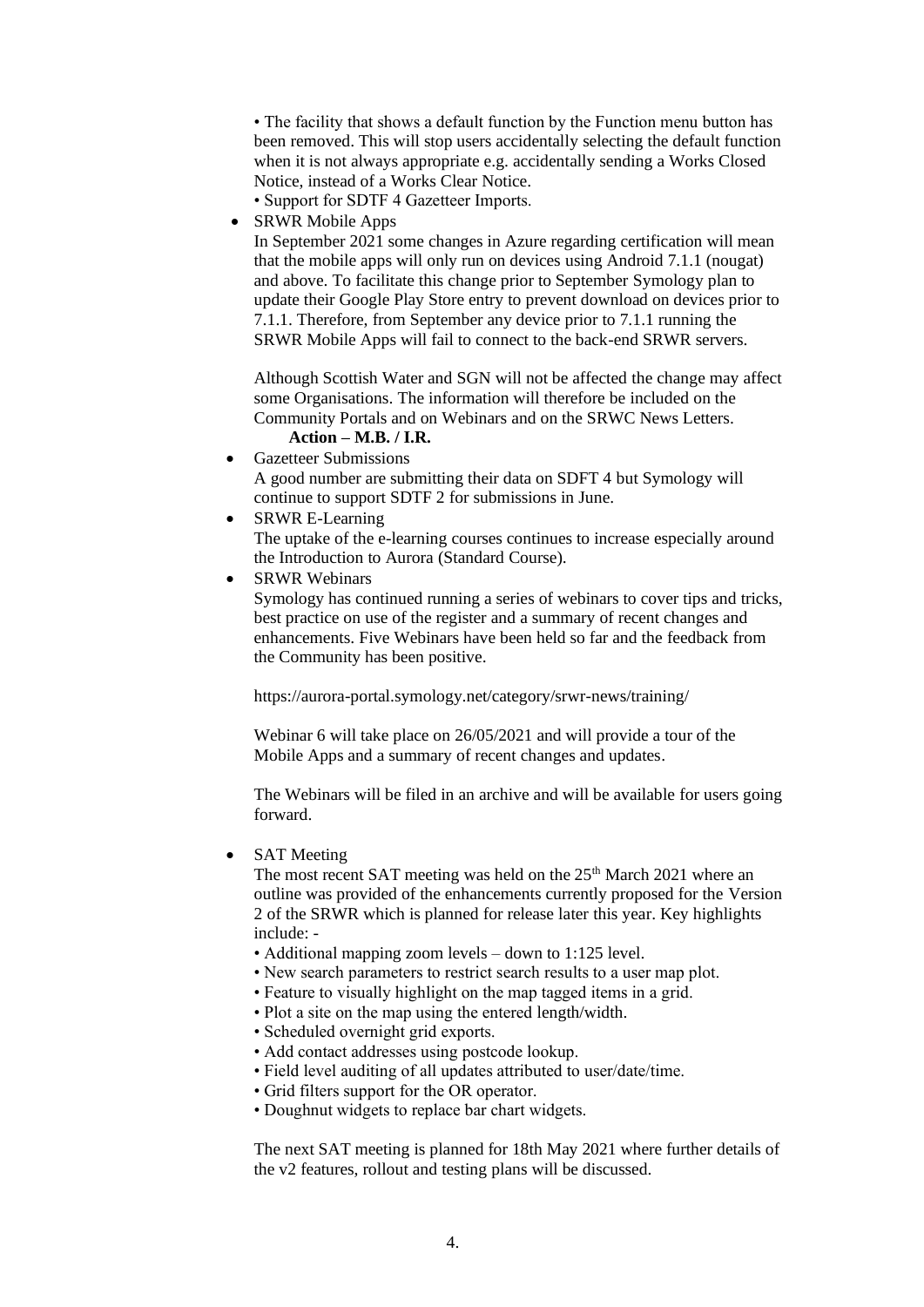c. Training Updates

The move to the online training has been of great benefit over the last year during the Covid 19 pandemic.

A report will be issued on training to date for the transitional users and new users. In due course an online Report will be available to indicate those who have passed the various units.

#### **4. VAULT**

a. Future Development

The Symbology Group met to discuss the development of symbology for recording plant on VAULT. The previously circulated report on the meeting was taken as read with the following comment: -

- The risk related to the item of plant would be indicated using 3 different line versions.
- Symology suggested colours to be adopted. These were demonstrated on overheads and discussed. Issues raised included:
	- o District Heating needed to be a different colour.
	- o There was concern about the resolution of the yellow lines.
	- o There was concern about the different colours and the type of plant they were indicating.
	- o The use of green was raised. This could be a problem for Red / Green Colour blindness. This would be where the use of the Information Box would be essential, and Users would need to refer to the information provided.
	- o The Group had decided that the plant type was to be the priority.
	- o The discussion on risk centred on the risks which the S.Us already used. A guide to risk could be provided but the plant owner must be given the right to decide on the risk attached to their items of plant.
	- o Indicating the danger (high pressure / voltage) to the operatives was paramount but other factors needed to be considered such as the service and costs.
	- o I.R. will draft Items dealing with risk and colour into the FAQ for agreement. **Action – I.R.**
	- $\circ$  The final decision was needed on the colours to be used. This should be discussed with NUAR. The current standards must be taken into the discussions. The experience of O.S. in the use of colours and line type and they will be asked for the input.
	- o Dots or symbols will be considered for indicating point items such as gullies and streetlights.
- The previously circulated VAULT FAQ had been circulated for comment. Any changes or suggestions should be passed to I.R. **Action - All**
- b. Vault Scorecard

The previously circulated report was taken as read with the following comments: -

The Report has not been updated yet to accommodate the performance on the Two Monthly cycle.

Some of the new S.Us have already provided plant data.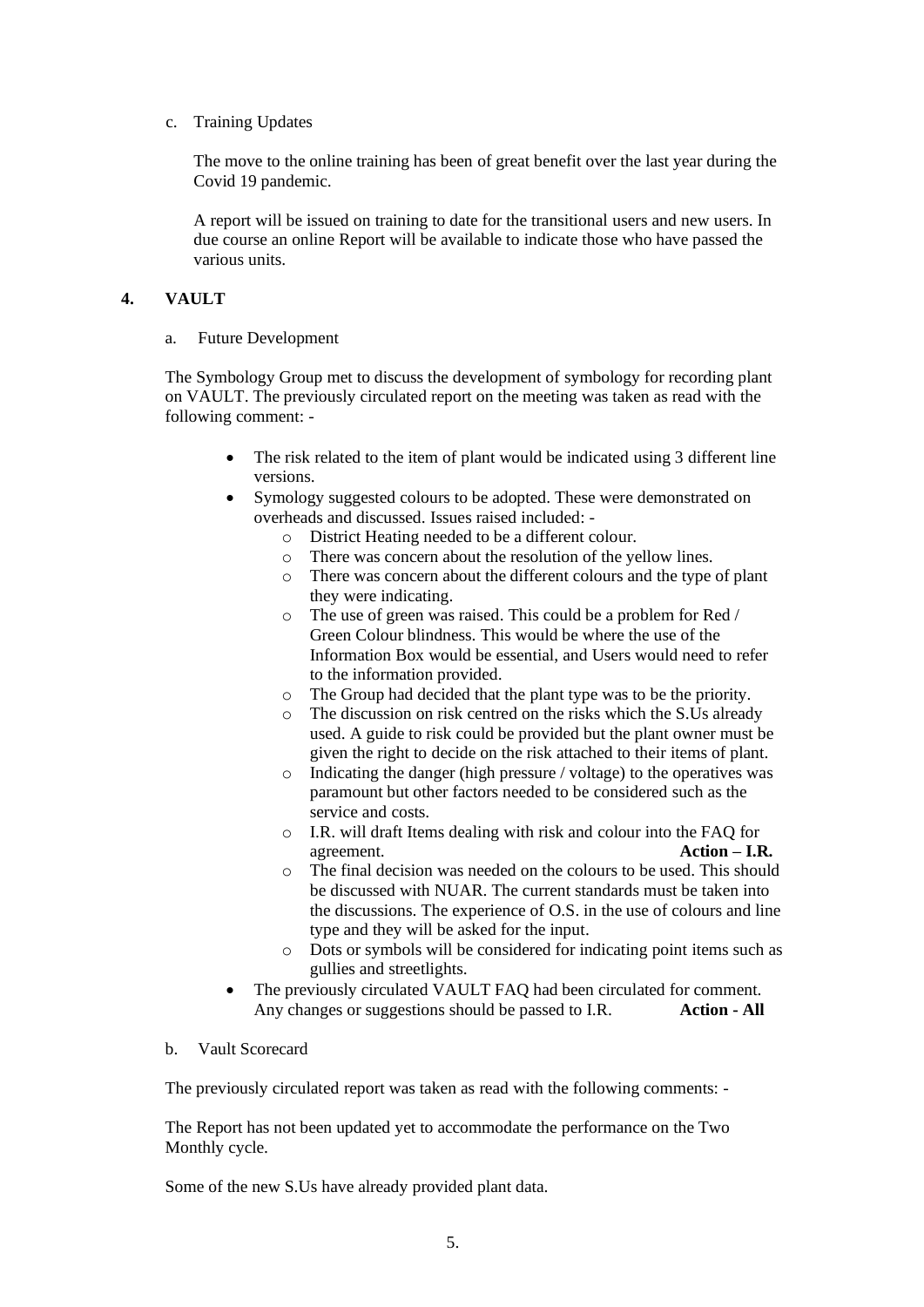The requirement to provide data on Vault is likely to become mandatory in due course. Conversations are ongoing with Openreach.

#### **5. Gazetteer Group**

a. Gazetteer Update Submission Report

The previously circulated Report was taken as read.

The R.As on the red category have dealt with their problems so should be ok going forward.

The submission of updates in the SDTF 4 format has been a problem for some R.As. For the June revision Symology are accepting the data in the SDTF 2 format.

Transport Scotland now have a Gazetteer maintenance tool so will now be able to update their Gazetteers.

b. Gazetteer Group Highlight Report

The previous circulated Minutes of the last meeting were taken as read.

#### **6. SRWR System Assurance Team**

a. SAT Report

The previously circulated Minutes of the last two meetings and the associated papers were taken as read.

The number of C.Rs submitted to be dealt with had settled down.

Clare Callaghan will be Chairing the meetings while Clare O'Brien is on leave.

The next meeting was in the diary for Tuesday 18<sup>th</sup> May 2021.

b. Change Requests

The two C.Rs escalated to the meeting were discussed as follows: -

C.R. No. 709 – The Access to the Customer Service Portal.

Some changes had been discussed at the Contract Meeting and appeared to be satisfactory.

The Reference Number will now be quoted on all communications.

C.C. asked for a report to be provided which would indicate the status of all queries for a S.U.

This was not a straightforward report as reported problems are reallocated to various categories such as known issue where a work around had been provided. The list of actions is updated on a two weekly timetable. C.C. and D.Gri. will discuss this request offline. **Action – C.C. / D.Gri.**

There is a table included in the Quality Reports which may provide some information. If a request is recorded as a PEaR (Problem, Enhancement or Request) it does not have a status.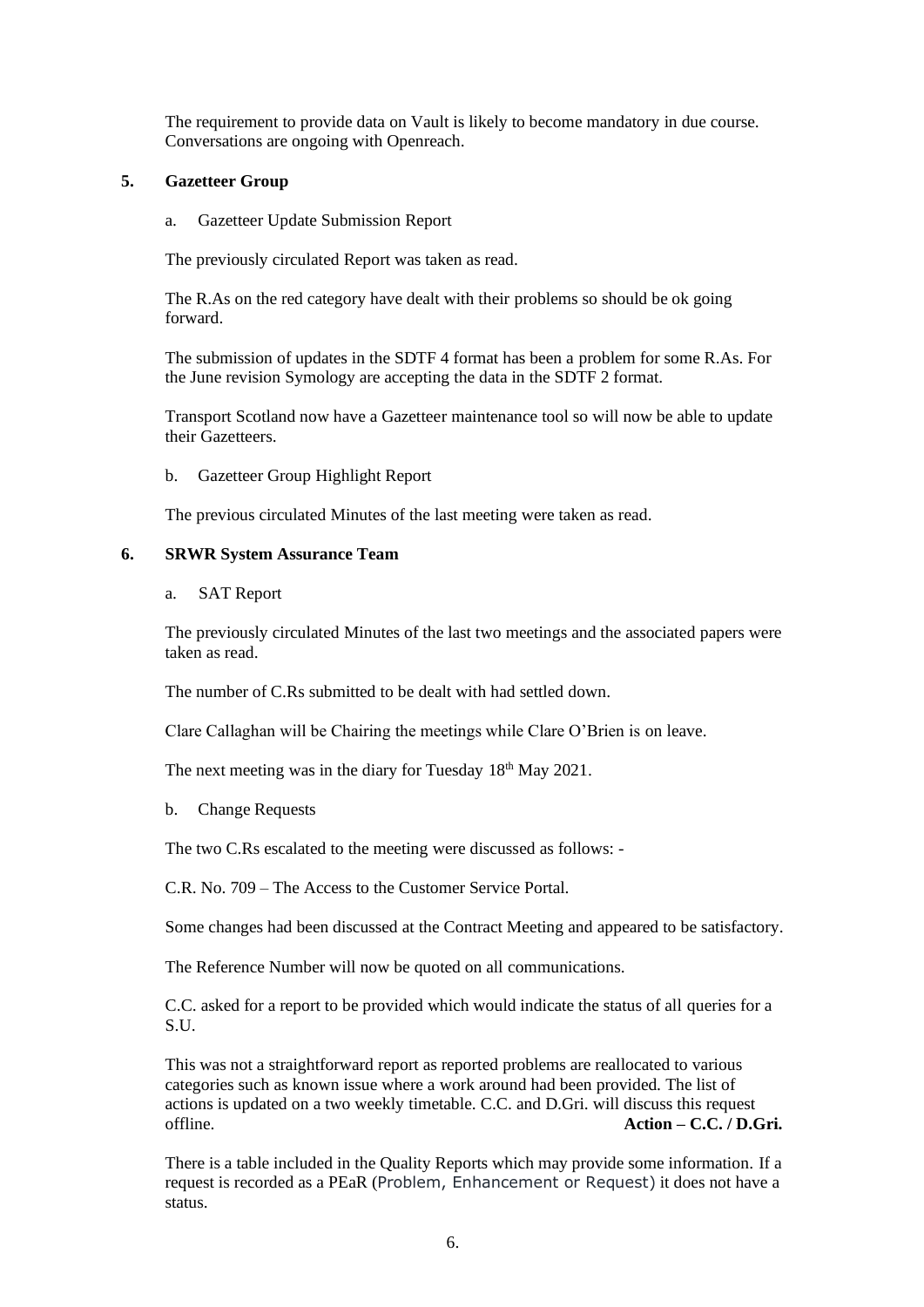The Contract Meeting agreed a solution and I.R. / M.B. will discuss it taking on board the above discussion. **Action – I.R. / M.B.**

The C.R. will remain with the SRWR pending the I.R. / M.B. discussions and the report back to the next meeting in August. **Action – I.R. / M.B.**

K.H. indicated the C.R. be given one more round to be agreed.

C.R. No. 769 - Looking to enhance the detail in the register in relation to Hot Rolled Asphalt. Can there be a distinction made between 15/10 and 30/14 as this will assist in identifying materials.

The request is to move away from the generic material type to a specific type similar to the way the sub-base layer is dealt with. This is likely to be more important in relation to the 6 year guarantee period.

K.H. indicated that he was supportive of the Drop-Down list reflecting the SROR Appendices.

(K.H. left the meeting)

The Drop-Down List can be expanded and can be reviewed in relation to the existing SROR. Any changes made in the revised SROR could be accommodated when known.

D.J.A. indicated that he would ask John Bruce from Aberdeen Shire and Craig McQueen Scottish Water could be invited to assist I.R. in the review.

I.R. will circulate a copy of the Dropdown lists for comment. **Action – I.R. / All**

The group reviewing the list is Jim Forbes, Fiona Mcinnes, Clare Callaghan, and potentially John Bruce.

#### **7. Scottish Road Works Commissioners Report**

a. Changes in Legislation

The Commissioner reported: -

- The changes in Performance Monitoring are being discussed with Symology.
- The proposed changes were circulated round the Community.

#### **8. RAUC(s) Remit**

The Gazetteer will be raised for discussion at RAUC(S). **Action – K.H. / I.R.**

#### **9. SRWR System**

a. Unattributable Works Referencing

The previously circulated paper was taken as read with the following comments: -

- The Paper was agreed but should there be any other related issue the matter can be revisited.
- b. SRWR Interfacing with Third Party Systems